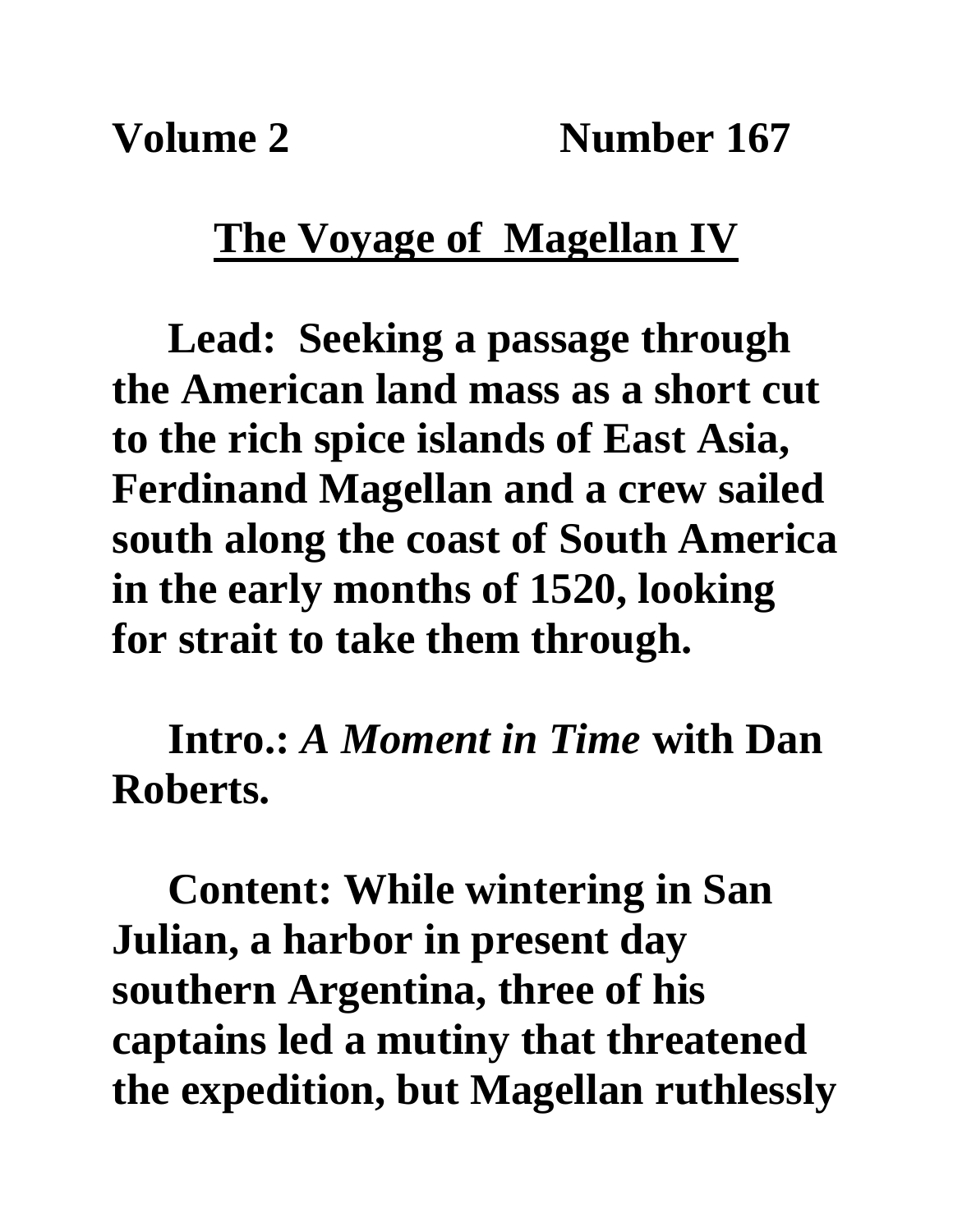**suppressed it, killing one leader, beheading another and leaving the third stranded on the beach. The rest of the mutineers Magellan wisely pardoned.** 

**After a winter of shooting game and salting it down for the voyage, making sealskin clothing and exploring the interior, the ships headed south, first to Santa Cruz and then on October 21, 1520 sailed past the flat sandy point at Cape Virgenes into the strait that in the future would bear his name. Magellan had found the passage to the western ocean.** 

**He sent one of his ships to the southeast to explore a possible alternate route, but the crew**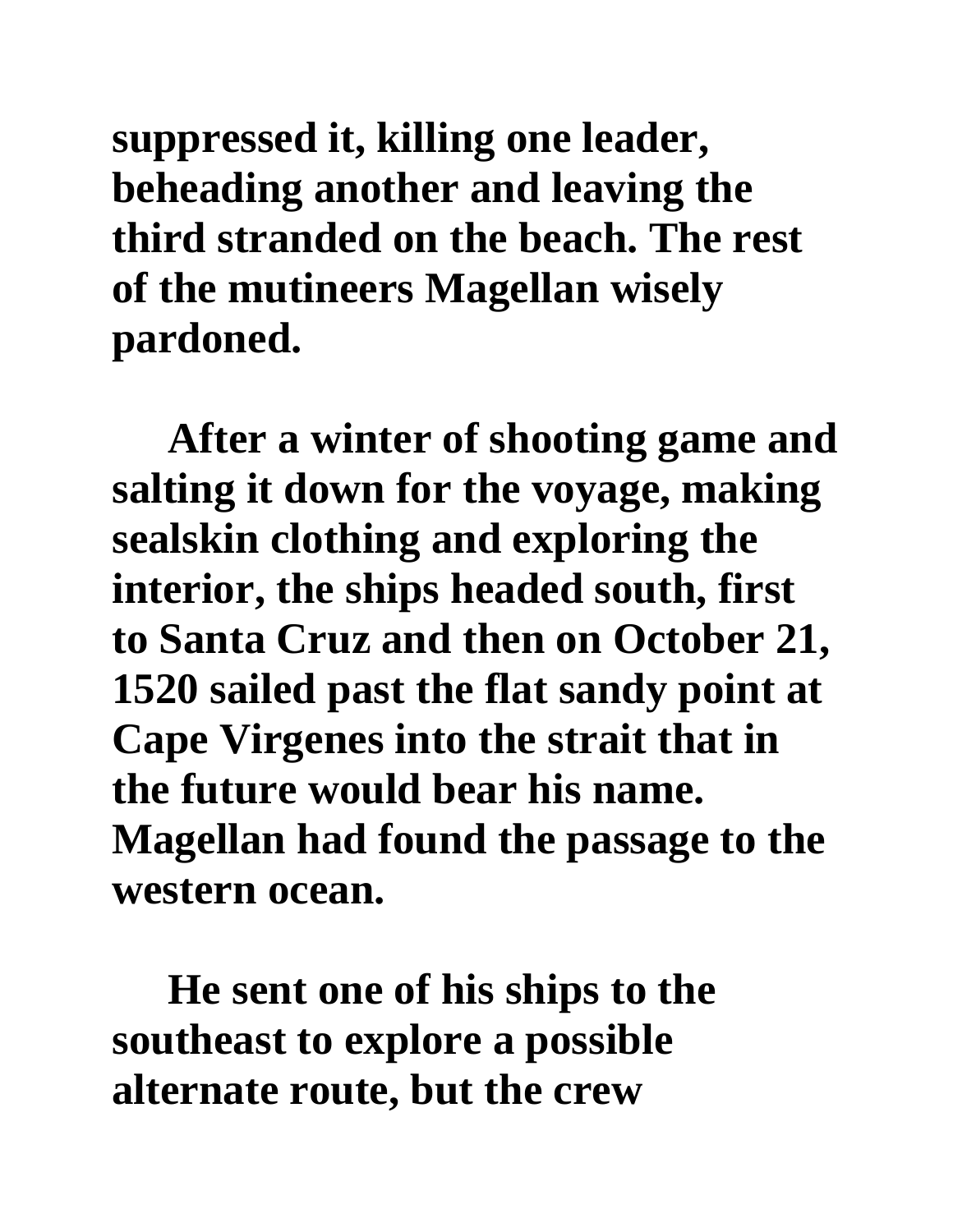**overwhelmed the captain and sailed it back to Spain. Reduced to three ships, Magellan began his methodical exploration of the strait. On November 28th he sailed past the last cape and out into the darkly rolling Pacific.**

**For three months, the trio of small ships rode the tradewinds west, with sailors eating biscuits swarming with worms, laced with the urine of rats, and fighting off scurvy, the disease that attacks the gums and causes them to swell painfully.**

**Finally, they arrived in the Philippines. Magellan had achieved his goal. However, on April 27, 1521 the explorer was killed, the victim of a native attack. One ship was scrapped,**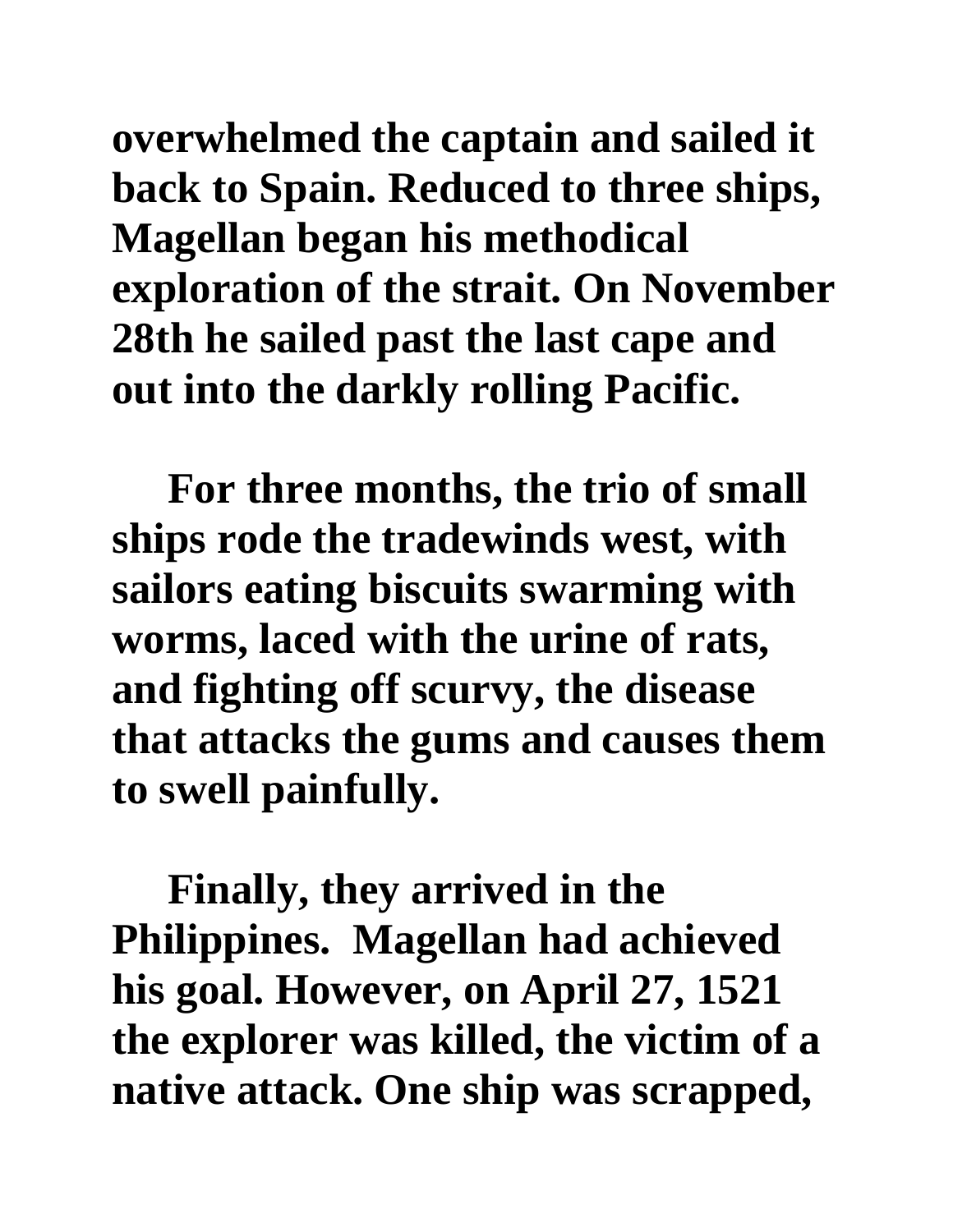**the other two loaded down with spices, and sailed in opposite directions for home, the Victoria by the Cape of Good Hope, the Trinidad, Magellan's flagship, toward Panama. Only four of the Trinidad's crew made it back to Spain, but the Victoria, under Captain Juan Sebastian Elcano limped into the harbor at Seville just over three years after Magellan set sail on his journey. Men had taken the earth's measure for the first time, and, in the centuries since this epic voyage, because of technology and human ingenuity the world has progressively grown smaller.**

**At the University of Richmond, this is Dan Roberts.**